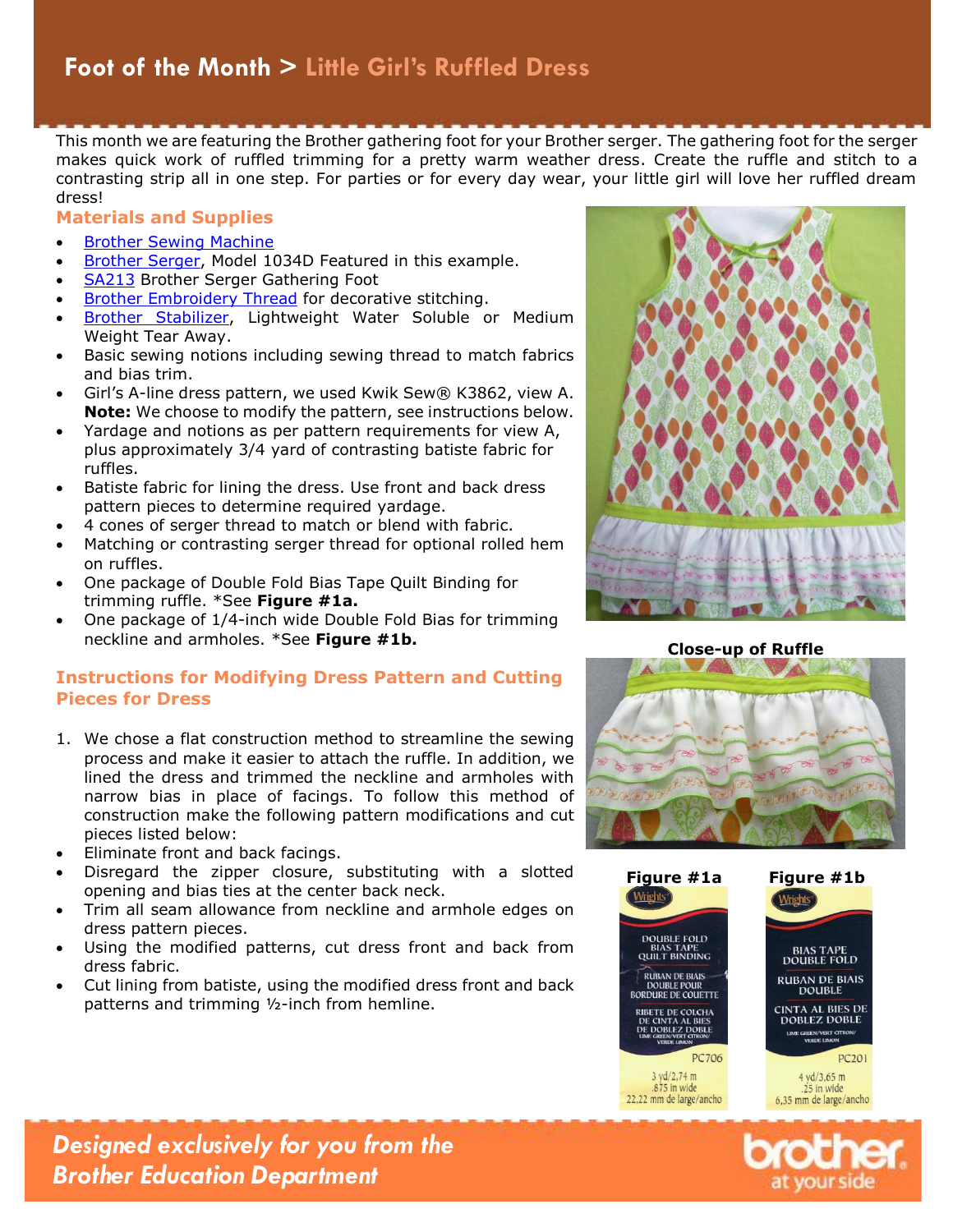## **Instructions for Cutting Ruffle Pieces**

For the ruffles we used three layers with three different widths. Layer No.1 , 5-inches, No.2, 4-inches, and No.3, 3-inches. To cut fabric for ruffles begin by measuring the circumference at the hemline on front and back pattern pieces. Double the measurement and record this as the length for your ruffle strips. Using this measurement cut 5, 4, and 3-inch wide ruffle strips from contrasting batiste. Depending on your dress size, you may need to piece the strips for the required length. If this is the case, be sure to roll hem the bottom edge of each strip prior to piecing. This will result in a smooth finish for the rolled hem edge. As an alternative, you can choose to narrow hem the ruffles with your sewing machine or apply lace to cover raw edge of each ruffle.

### **Instructions for Preparing Ruffle**

- 1. Hem the ruffle pieces using a three thread rolled hem or using one of the alternative options listed above.
- 2. Sew the seams for piecing the ruffles as necessary.
- 3. Set up the sewing machine for decorative stitching. Sew a row of decorative stitches along each hemmed edge on the three ruffles. Add a layer of stabilizer to the underside to keep the fabric smooth and flat when sewing decorative stitches. Trim or tear away excess stabilizer when finished with decorative stitching. When using water soluble type stabilizer, the remaining stabilizer can be completely removed by laundering the finished dress. \*See **Figure #2**.
- 4. Stack the three ruffles together, beginning with the widest piece. Machine stitch ¼-inch from the top raw edge to secure the layers together. Set aside for later use. \*See **Figure #3.**

### **Instructions for Creating Ruffle with Bias Trim**

- 1. Set up your serger for a four thread stitch. Set the machine for gathering as follows:
- Set the differential feet to the maximum amount.
- Increase the stitch length to the maximum amount.
- Increase both needle tensions approximately 3 numbers higher than a standard balanced tension.

Test gathering on scraps of fabric using the standard serger foot. If you desire more gathers you can increase the needle tension slightly. When you are satisfied with the amount of gathers attach the gathering foot to the machine. \*See **Figure #4**.

- 2. Select the quilt binding. Press the bias binding flat, and then fold in half, having right sides together. Trim the folded bias to measure 1-inch wide.
- 3. To gather the ruffle and serge it to the bias strip all in one step, place the ruffle right side up positioning it under the separating plate on the gathering foot. Next, slip the bias into the slot above the plate. \*See **Figure #5.**

*Designed exclusively for you from the Brother Education Department*





**Figure #4**





**feed dogs on the machine.**



**free from gathers.**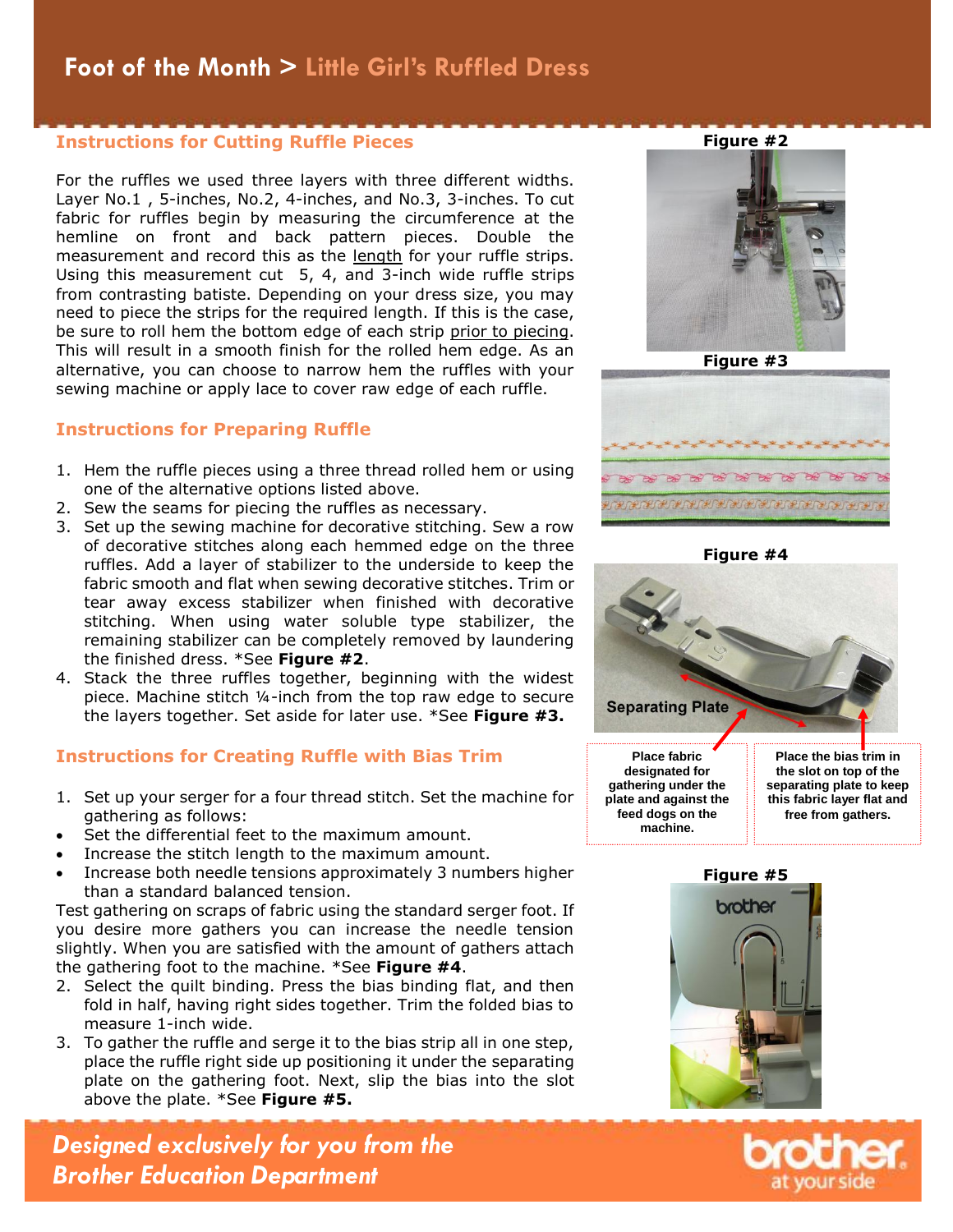## **Projects > Foot of the Month > Little Girl's Ruffled Dress**

4. Take a few stitches by hand, turning the wheel until the needles grab the fabric and the stitch begins to form. Proceed to feed the ruffle under the plate and the bias in the slot above the plate. Serge until you reach the end of the ruffle, taking care to keep the bias edge against the guide on the foot. \*See **Figure #6** for all steps. \*See **Figure #7** for finished ruffle.

### **Instructions for Sewing the Dress**

- 1. Construct the dress following the order below:
- Sew front to back shoulder seams on dress and lining.
- Sew side seams on dress and lining.
- Finish seams using a three thread stitch on your serger.
- Serge the raw edges of center back seam on dress and lining pieces, leaving the center back seams open for final construction.
- Hem lower edge of dress as per pattern. Hem lining using the same hem allowance as the dress.
- Layer the dress and the lining, having wrong sides together and raw edges matching at the neckline and armholes. Keep the lining and the dress separated along the center back seam and along the hemline.
- Select a narrow three step zig zag stitch. Sew close to the raw edge of the neckline and armholes to secure the edges together.

### **Instructions for Finishing the Dress**

- 1. Place the finished ruffle just above the hemline on the dress, beginning at the center front and working out towards the center back seams. Pin the ruffle in place, keeping the lining free from the pinned layer. Topstitch along the bias, near the center and at the top edge to attach the ruffle to the dress. Trim excess ruffle at the center back seam.
- 2. Sew the center back seam, leaving four inches open at the neck. Set matching for a narrow zig zag, (width 1.5, length 1.4). Apply narrow bias to armholes and neckline, extending the bias 10-inches at each end to allow for a back tie closure.
- 3. Create a bow tie from the remaining narrow bias and attach to the center front as a decorative accent.





*Designed exclusively for you from the Brother Education Department*

**Figure #6**





**(Step Three)**



**(Step Four)**



**Figure #7**